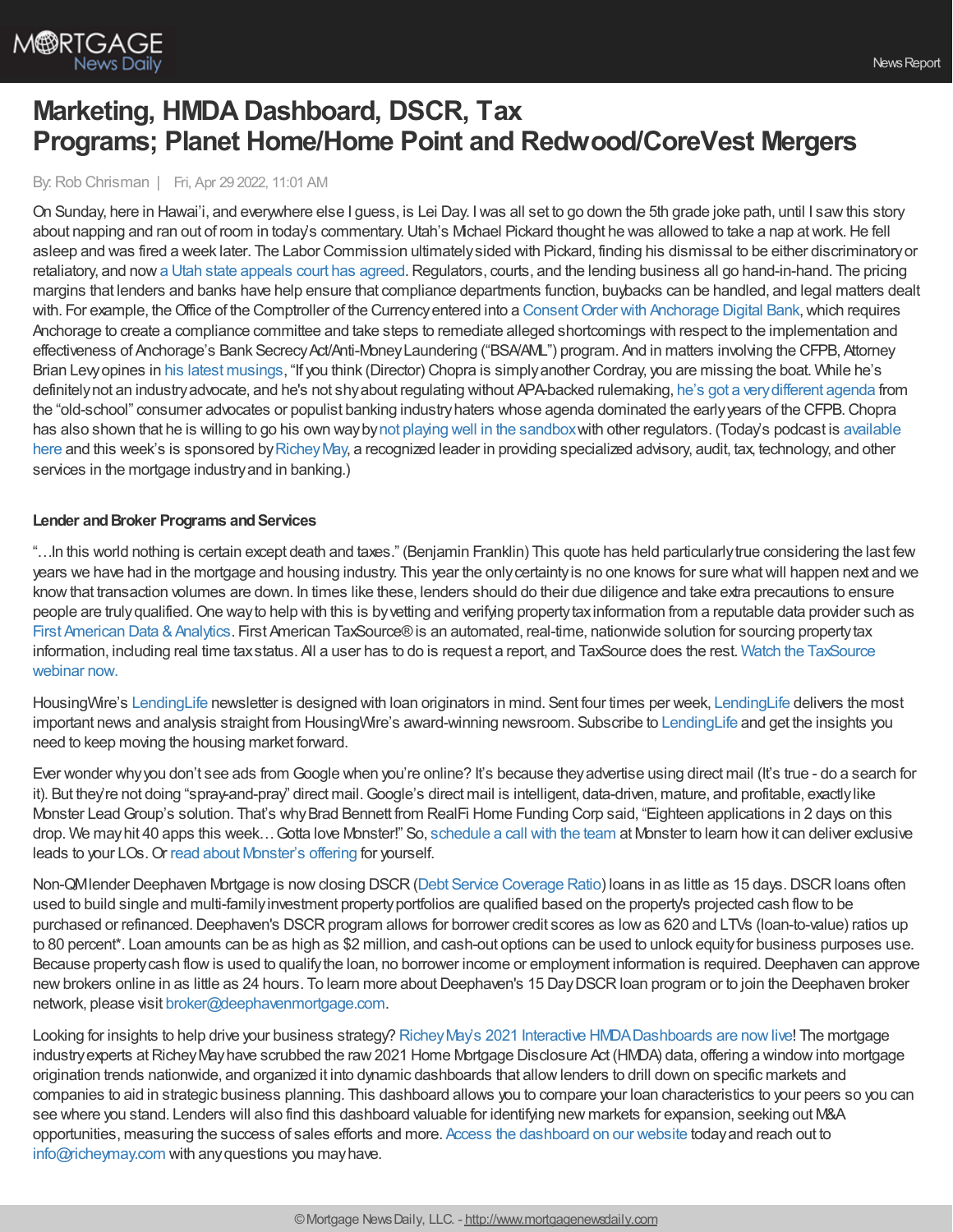

The refinance-heavy fintech lenders are taking a beating, but they're not going anywhere. What they can't do is win local as you can. National Mortgage Professional presents "Local Business [Marketing](https://register.gotowebinar.com/register/5454223509752659213?source=Chrisman) 101 for Mortgage Lenders" webinar taking place on Thursday, May12 at 1:00 pm ET/10 am PT. Marketing can often feel like a never-ending list of tasks you don't want to do (or don't know how to do). Stop wasting time with complicated messaging and tactics that haven't paid off. This will cover best practices and howto implement them for local marketing. Skyler Taylor, Strategic Growth Account Executive at Podium will show you what critical areas you should focus your marketing efforts on, howto drive more traffic to your website and each of your locations and whylocal marketing tactics are different, and which strategies will work for mortgage lenders.

## **Mergers,Acquisitions**

There are several reasons whylenders, large and small, and vendors seriouslyconsider acquiring, being acquired, or merging with another like-minded company. We can expect to see this throughout 2022, the latest examples being…

Planet Home Lending, LLC, a national mortgage lender and servicer, has entered into a definitive agreement to acquire certain assets of the delegated correspondent channel of Home Point Financial [Corporation](https://www.homepointfinancial.com/) (Homepoint), a mortgage originator and servicer and a subsidiary of Home Point Capital Inc.

"This transaction demonstrates Planet's unwavering commitment to correspondent lending," said Planet Financial Group CEOand President Michael Dubeck. "Correspondent lenders served byboth companies will benefit from consolidation in a volatile market," said Planet Home Lending President of Lending John Bosley. Homepoint President and CEO Willie Newman said, "This strategic move is the right opportunityfor Homepoint at the right time, as it enables us to further streamline our organizational focus and ensures that our delegated correspondent partners are matched up with another companythat shares our principles of offering great service and competitive pricing."

Howbig is big? Homepoint generated \$20.7 billion in delegated correspondent volume in 2021, making it the 13th largest correspondent lender. Planet Home Lending is ranked 12th with \$22.8 billion in correspondent volume. The acquisition will also contribute to the growth of Planet's servicing portfolio, which is now at \$54 billion. Planet will combine the best practices of both entities to create a streamlined customer experience delivered via Planet's CORESeller platform. The deal is expected to close in the second quarter of 2022, subject to customaryclosing conditions. McGuireWoods, LLPacted as legal adviser to PlanetHome Lending. Jones Dayacted as legal adviser to Homepoint. STRATMOR Group acted as investment banking adviser to Homepoint.

And [Redwood](https://ir.redwoodtrust.com/news/news-details/2022/Redwood-Trust-Announces-Strategic-Acquisition-of-Riverbend-Lending/default.aspx) Trust, Inc. announced that it has entered into a definitive agreement to acquire Riverbend Funding, LLC and its subsidiaries ("Riverbend"), a private mortgage lender to residential transitional and commercial real estate investors, in an all cash transaction. "The addition of Riverbend complements Redwood's existing business purpose mortgage banking platform, CoreVest American Finance Lender, LLC (["CoreVest](http://www.corevestfinance.com)"), enhancing CoreVest's suite of products, geographic and production footprint, and client base. Following the close of the acquisition, Riverbend will be integrated into CoreVest."

If you're considering a merger or acquisition, don't forget STRATMOR's Garth Graham's piece on advice for companies in the M&A section.

With the increase in [interest](https://www.mortgagenewsdaily.com/mortgage-rates) rates and decline in margins, itwill continue to be challenging for smaller mortgage companies. Trying to balance all the overhead and operating expenses within your business can be overwhelminglystressful during a time like this. You may have thought about selling your business and continuing to provide as many employees as possible with employment going forward... It is crucial to think about your long-term sustainability. Anationwide lender with both retail and wholesale channels that is seeking to acquire a company with top sales talent and the staff needed to support that aspect. If you are interested, please confidentially reach out to Anjelica Nixt."

## **Capital Markets**

The main headline yesterday, outside of Wall Street earnings, was U.S. GDP contracting by an annual rate of 1.4 percent in the first quarter of this year when itwas expected to increase 1.1 percent. The U.S. economyshrank for the first time since the first half of 2020 following a robust 6.9 percent growth rate in the fourth quarter of 2021. Aballooning trade deficit and slower inventoryaccumulation against a backdrop of inflation, rate hikes, and a fragile global economyis expected to further constrain activityas the year goes on. Private demand of theGDP grew by a strong 3.7 percent, well above the growth potential of the economy.

While the GDP report will inflame concerns about the U.S. economy being at risk of entering a stagflation period (necessitating tighter monetarypolicyto get inflation under control) or slipping into an eventual recession. Expectations are nowfor the number to be revised upward in coming reports due to strong consumer spending and wage growth, but the combination of stagnating growth and high inflation is a tough situation for the Fed to manage as it proceeds with its plans to further tighten monetarypolicyover the course of 2022.